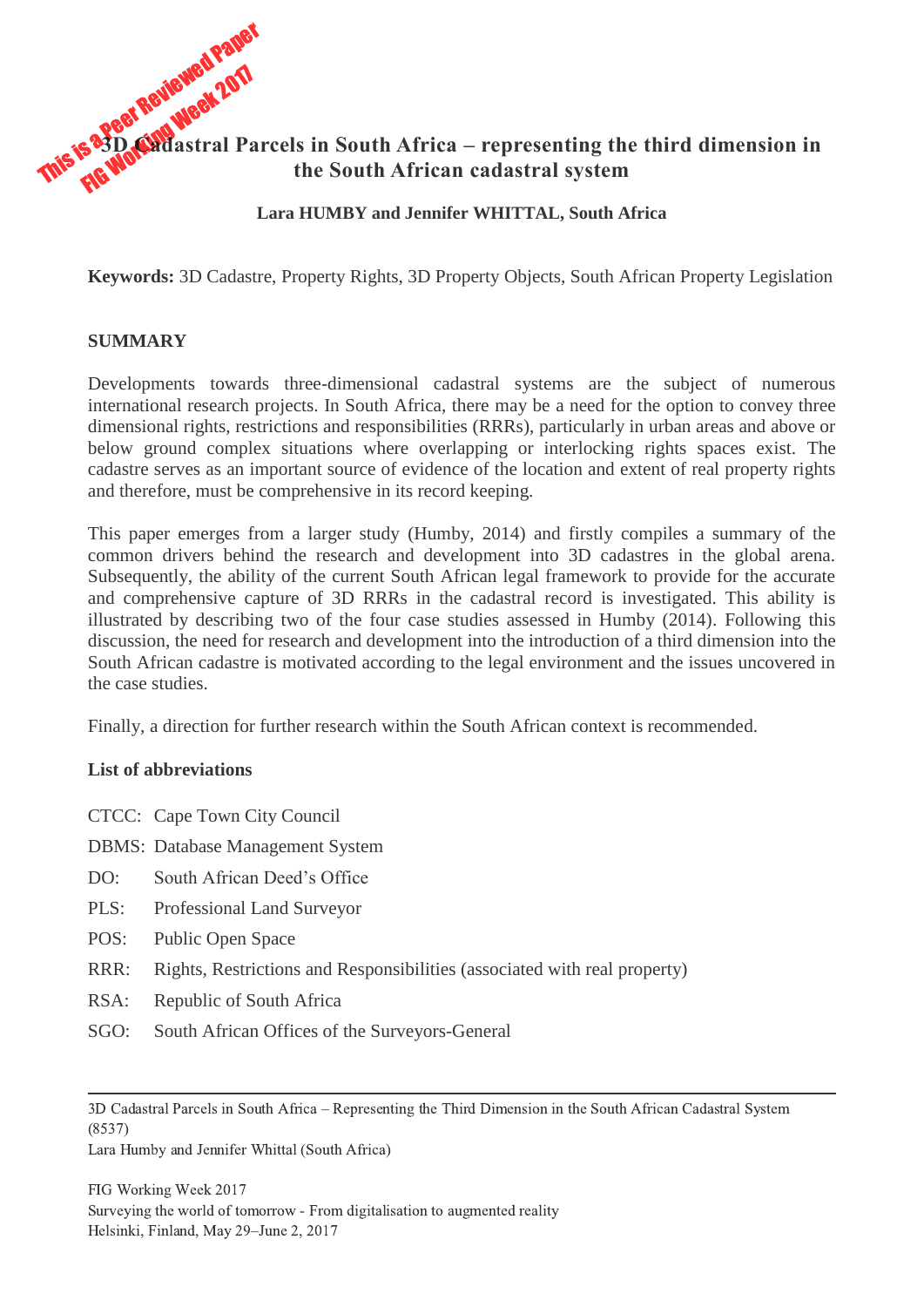# **3D Cadastral Parcels in South Africa – representing the third dimension in the South African cadastral system**

# **Lara HUMBY and Jennifer WHITTAL, South Africa**

#### **1 INTRODUCTION**

Land use and ownership has become a complex notion of overlapping rights. Increasingly, the requirement to tie land rights to a singular parcel in a two dimensional projection, is becoming an onerous burden. On the global front, land administration is being overhauled to accommodate these changes, legally, institutionally and technically, in the form of three-dimensional (3D) cadastres that fully and accurately represent the rights, restrictions and responsibilities (RRRs) in property. Rapid urbanisation and the resulting densification, particularly close to central business districts, leads to optimization of space in the vertical as well as horizontal dimensions both above and below the ground surface. Furthermore, high property value of these spaces leads to an increasing need for precise and accurate representation of property rights in 3D.

Many land surveyors in South Africa maintain that the current legislation and practice is adequate for recording these complex 3D cadastral rights. However, with technological advances in equipment that enable 3D spatial data capturing and management, and the adoption of these new techniques by built environment professionals, the generation of 3D cadastral parcels is increasingly possible. In keeping up with international trends and best practice, it may be time for South Africa to revise the legislation pertaining to land boundaries and to work towards a 3D cadastral legal tool. This paper focuses on exploring the need for 3D cadastral legal frameworks in South Africa, as informed by the internationally recognised drivers of change. At the outset, South African legislation pertinent to property rights is interpreted and critiqued according to its ability to serve the South African society by accurately recording 3D RRRs. Four case studies undertaken in greater Cape Town (Humby, 2014) provide some practical examples of the need, but due to restrictions of space, only two are reported here. These cases are set in urban environments since it is in this environment where the need is more keenly felt and "modern cities not only change the way we live, they change our concept of land" (Williamson et al., 2010: 43).

A qualitative mixed-methods approach was used in this research. Various key informants such as municipal officials, and land surveyors, both private and working at the Western Cape Surveyor-Generals Office (SGO), were interviewed to ascertain the problems with the current cadastral tools in the representation of complex rights. Documents such as building plans, sectional title plans, cadastral diagrams, court judgements, legislation and site visits were likewise important sources of data.

The conceptual property rights spaces are envisaged to be volumes contained by geometric bounding surfaces, rather than areas contained by linear (or curvilinear) boundaries. A planar assumption is made for the land surface over small areas, and so the representations contemplated

<sup>3</sup>D Cadastral Parcels in South Africa – Representing the Third Dimension in the South African Cadastral System (8537)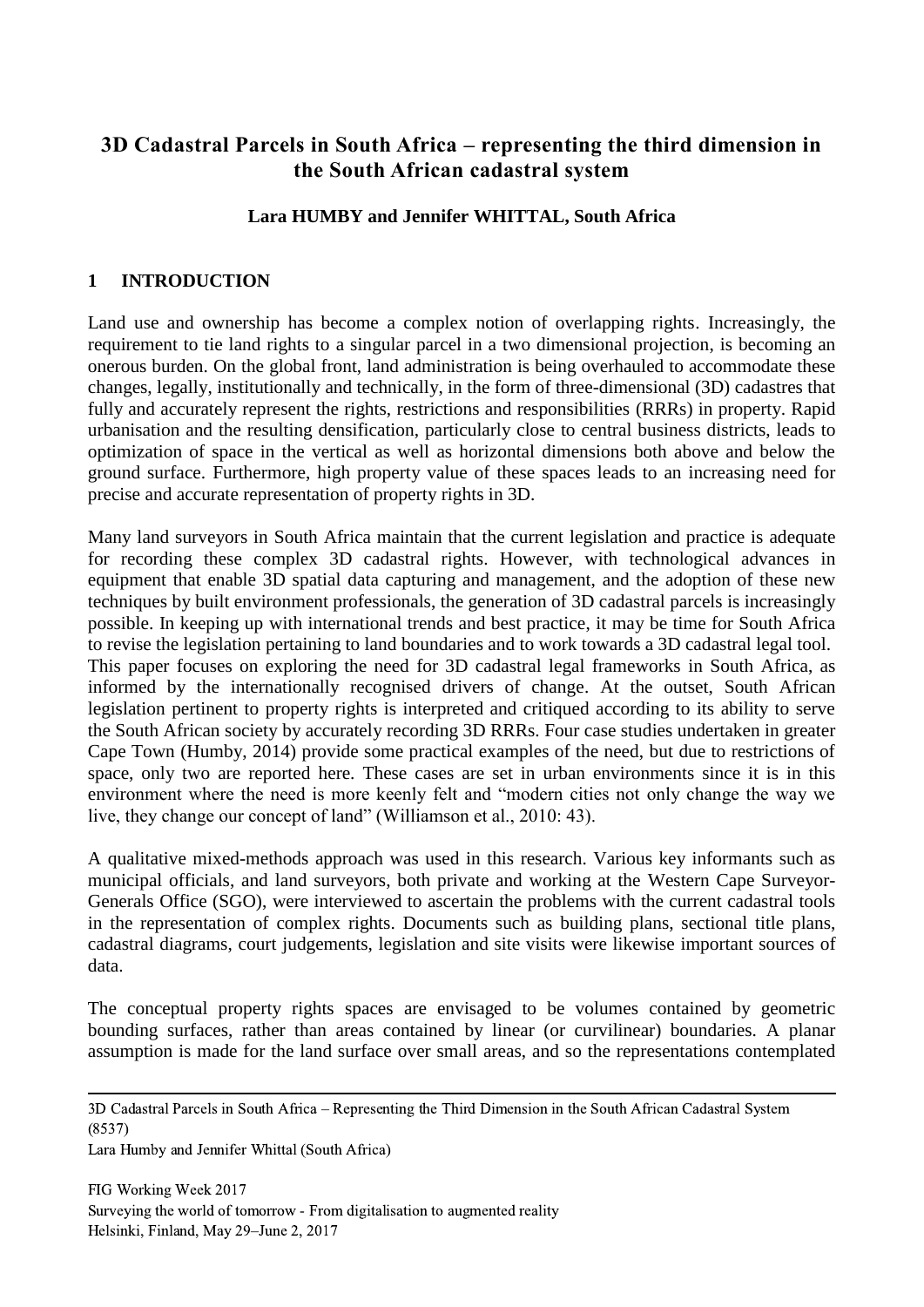here are not true 3D property representations, but rather 2D plus 1D representations of 3D space. Just as the 2D projected cadastral diagram serves to deliver land tenure security for simple property rights, so the 2D plus 1D is likely to deliver land tenure security for more complex situations. This research does not consider the whole *solum<sup>1</sup>* , but rather the land surface, soil and airspace developed, or reserved, for uses other than mining. Offshore property and non-linear boundaries are not considered in this initial exploration.

# **2 THE INTERNATIONAL NEED FOR A THIRD DIMENSION**

Many developments in 3D cadastres internationally have been focussed on first world contexts while the predominant cadastral development in less-developed countries is focussed on improving land administration systems in line with the principles of good governance. The experiences of first world nations in 3D cadastral development are relevant to changing South African needs. This is because the South African cadastral system is advanced in comparison to developing nations and the context of 3D cadastral development in South Africa is currently focussed on developed urban areas.

Stoter (2004 and Stoter et al., 2013) recognised that the shortfalls of the Dutch Kadaster were the lack of geometric representation of both 2D and 3D rights and the inability to separate property units from the surface parcel. In the case of Norway, it is noted that the pressure for vertical property rights is increasing and that property units are becoming more common due to improved and cheaper building techniques and technologies (Onsrud, 2003; Stoter, 2004; Valstad, 2006). The Norwegian government recognised the need for separation of under- and above-ground property units in order to allow for mortgage bonds to be raised against these properties. It is believed this will stimulate investment and an increased market value for such properties, which will lead to an increased property tax base. Similar drivers for change exist in Sweden with the added complication that apartments could only be owned by a housing association (El-Mekawy et al., 2014; Stoter, 2004). In Queensland, Australia, and in British Columbia, Canada, it is noted that unprecedented economic growth encourages the development of rights objects and interests in land defining complex horizontal divisions of ownership previously unseen (Karki et al., 2010; Karki, 2013; Pouloit et al., 2010; Stoter, 2004). Israel has noted the changing land administration system (LAS) needs associated with urbanization and pressure on land (Benhamu et al., 2002; Felus et al., 2014; Jaljolie et al., 2016; Shoshani et al., 2005).

# **3 THE SOUTH AFRICAN LEGAL CADASTRAL ENVIRONMENT**

The concept of ownership, as conceptualized in the development of early property law, encapsulated the entire 3D wedge extending from the centre of the Earth into space. However, this is not practical and ownership is reduced by restrictions and responsibilities, such as the rights of other legal persons and the statutory restrictions prescribed by government (Stoter, 2004). Instead,

<sup>&</sup>lt;sup>1</sup> The rule of *cuius est solum* extends ownership of the surface parcel in a 3D pyramid from the centre of the earth out through the crust and extending to infinity (Badenhorst et al., 2006 and Mostert, 2012).

<sup>3</sup>D Cadastral Parcels in South Africa – Representing the Third Dimension in the South African Cadastral System (8537)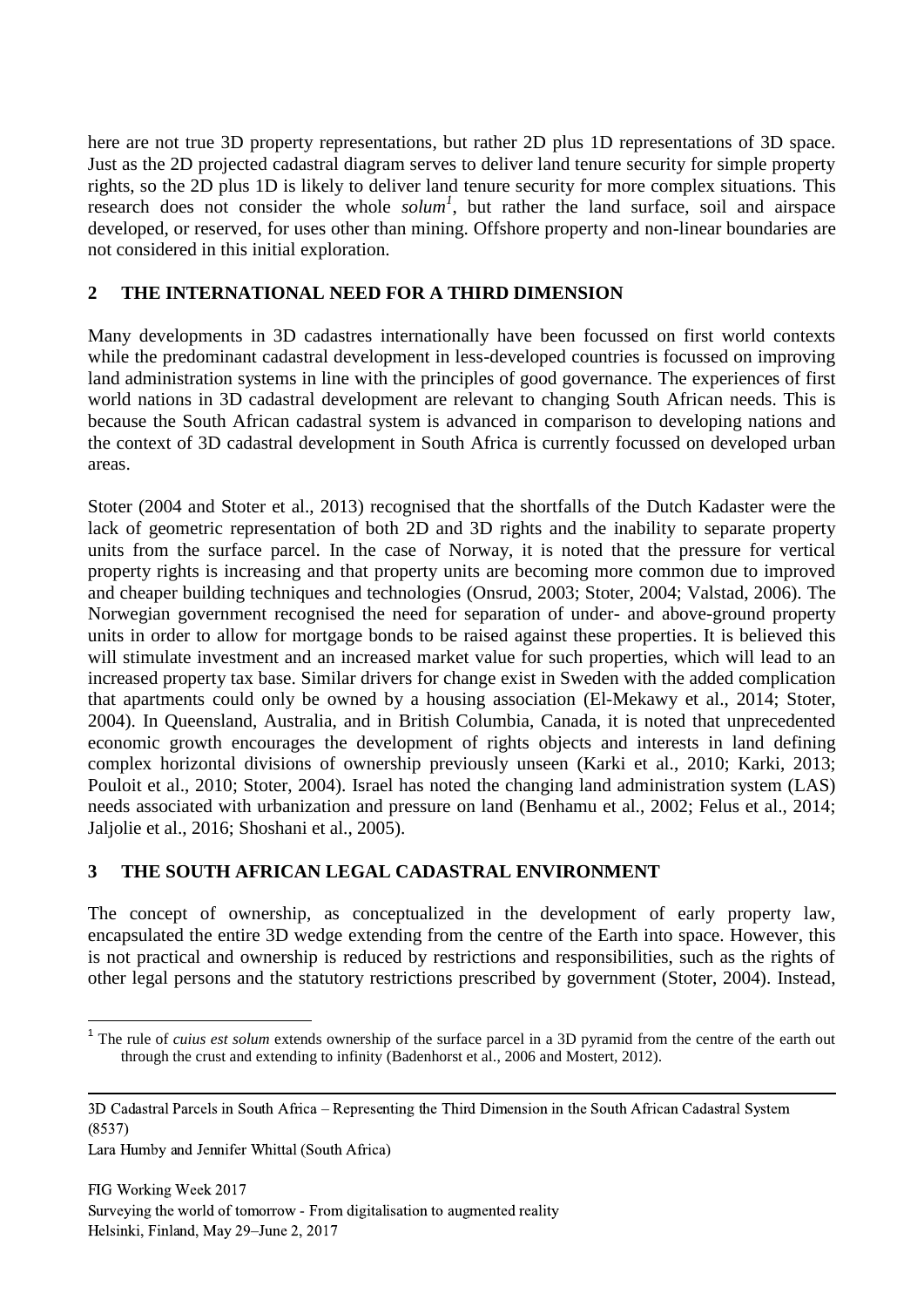the relationships in respect of property (proprietary relationships, or RRRs) (Mostert and Pope, 2010) are delimited by surface boundaries leading to the concept of the proprietary unit. This proprietary unit is represented in 2D on a cadastral diagram as the land rights parcel.

A distinction must be made between the land rights parcel documented in the current cadastre as an erf, and the legal parcel object that is the subject of concern of this research (Karki et al., 2010). The parcel is the cadastral record of the 2D area on the Earth's surface and attached to it are implied RRRs in height and depth. The legal parcel object shall be known as a "property unit" and refers to the volumetric space to which RRRs are attached that may include construction units (a man-made spatial object) and/or space units (Stoter, 2004). The term "space unit" shall be used to describe a rights volume that includes only undeveloped space, below or above the ground (hence the use of "space unit" rather than "airspace unit", without limits defined by current construction units.

The cadastral system in South Africa involves two principal governmental organisations, the SGO and Deeds Office (DO), with registered Professional Land Surveyors (PLSs) and Conveyancers playing crucial roles in the operations of the system. These compile, process, approve and register the title deeds and diagrams necessary to secure property rights into two independent systems, the Deeds Registry and the cadastre respectively. The cadastral system is underpinned by the principles of good governance (Hull et al., 2013; Lemmen et al., 2015; Palmer et al., 2009) that require an accessible, transparent register of rights in property. Additionally, the record must be comprehensive, up-to-date and accurate, providing evidence of RRRs to increase tenure security within society. On the other hand, if these principles are not adhered to, a lack of lucidity in the register can result in legal difficulties and a conflict of interests. The agencies responsible for land registration records are the Surveyors-General of the nine provinces as well as 10 Deeds Registry Offices (Riba, 2010). Furthermore, it is claimed that the cadastral information system is based on a system of "accurate delineation of the ownership rights" (Riba, 2010, n.p.). The question remains as to whether this delineation is being achieved in the South African land administration system in the light of vertical development complexity.

# **3.1 Developments on/under/above the land**

In South Africa, ownership and real property rights are tied to the surface parcel. All permanent alterations (constructions) to this land are implicitly included in the ownership right by accession as derived from Roman Law (Stoter, 2004). The parcel is the registerable entity and the constructions are not themselves separately registerable (Stoter, 2004). As a result, it is impossible to own a construction unit separately from the land it is attached to. As a result, South African legislation has been developed and different procedural routes have been created to cater for the current variety of real property situations. A further complication is that in most cases there is no legal requirement to indicate, within the deed or on the diagram, constructions on the surface parcel. Only in the case of a sectional title scheme (see 3.2), or if a construction unit is associated with a servitude right, is it required to indicate the rights and their extent in the diagram and deed.

<sup>3</sup>D Cadastral Parcels in South Africa – Representing the Third Dimension in the South African Cadastral System (8537)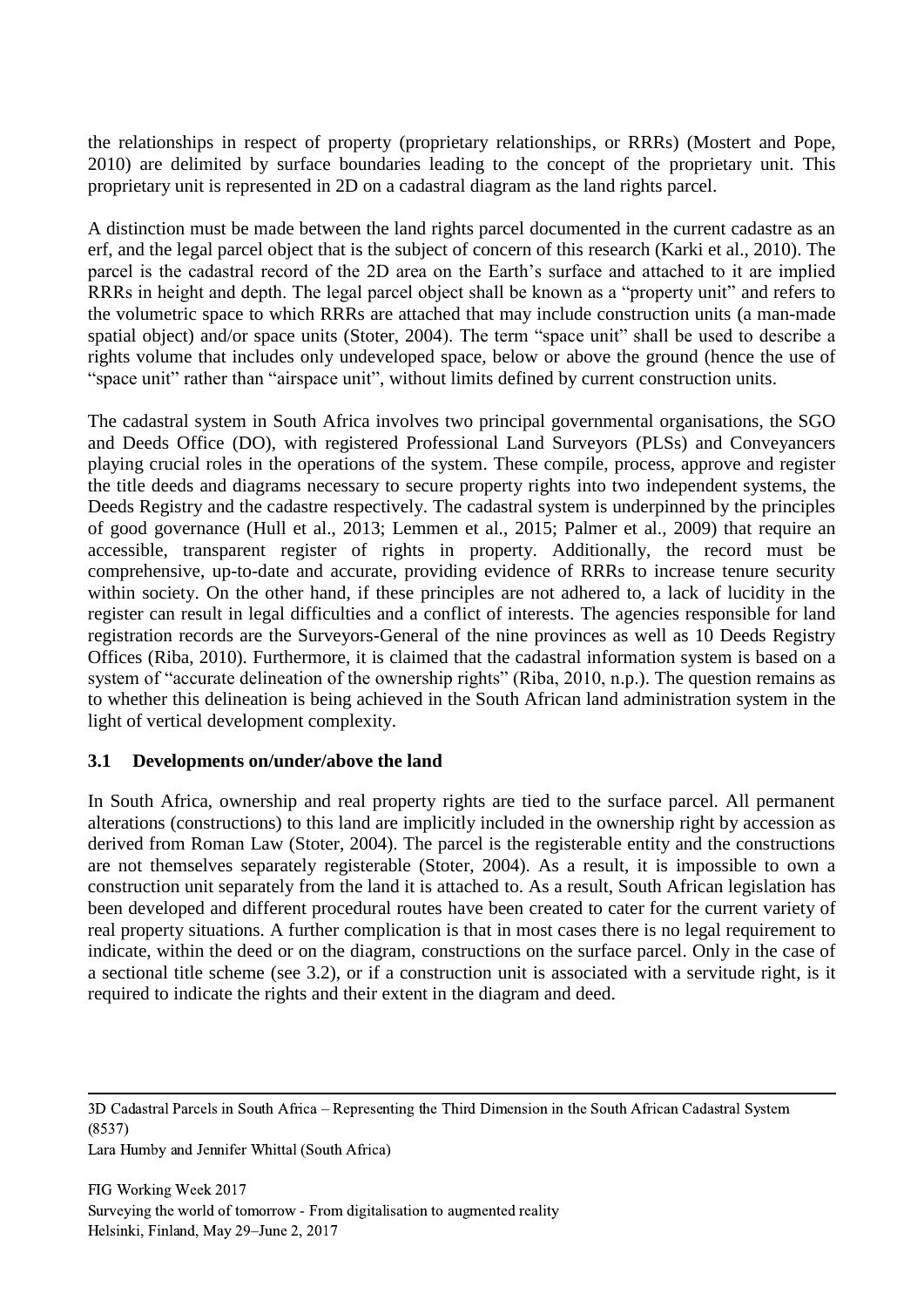#### **3.2 Limited real rights tools to capture 3D property units**

As mentioned, stratification of property is accomplished using limited real rights. Employing one of several legal tools creates these rights (Humby, 2014). These include either adding a condition clause in the title deed to describe and legalise the situation, creating a servitude over the surface parcel, defining an encroachment agreement, employing the Sectional Title Act or registering a long lease. None of these legal tools allow for the complete severance of the property unit from the land parcel. Therefore the unit-holder's tenure is ever dependent on the erf it falls above or below.

A servitude is a registered limited real right belonging to one person in the property of another person. The servitude holder is entitled to benefit from the property through some use or enjoyment or to benefit from the property by prohibiting the owner from exercising one or more of their rights of ownership (Mostert and Pope, 2010). Servitudes are registered against the property of the servient tenement in favour of a juristic person (personal servitude) or a dominant tenement (property in the case of a praedial servitude). Public servitudes grant entitlement to the public over the property. These rights are not granted in favour of a particular erf or person, and therefore there is no defined dominant tenement meaning that they are personal servitudes (Mostert and Pope, 2010). Regardless of the type of servitude, differentiation, and possible stratification, of ownership over the surface parcel takes place (Stoter, 2004).

The inherent limitation of the servitude legal tool is that there is always one dominant party. Additionally there is no independence of tenure and both parties are bound by the obligations that the servitude enforces. Servitude is a minor right in comparison to ownership. Therefore, each party holds fewer rights than usual ownership. At times a single servitude is not sufficient to capture the property unit in its entirety and a number of servitudes have to be created. This can result in complex cadastral and title deed records and a situation that is difficult for land administrators and interested parties to understand.

A sectional title scheme (Sectional Titles Act No 95 of 1986) allows for the subdivision of a building into different property units (volumes) that are capable of separate ownership in a combination of sectional freehold and ownership in undivided shares of common property. This meets most residential ownership needs in high-density buildings and was the first adaptation of Republic of South Africa (RSA) legislation to allow for ownership of volumetric space.

The restrictions of absolute ownership and use rights over the *solum* are, in addition, affected by statutory and common law. Conditions of encroachment, building restrictions, servitudes, airspace restrictions, rights of support and other aspects may restrict the manner and means of excavation below, and building above, the land surface. Where there are property rights held by another party who is not the owner of the surface parcel, much attention is paid to the vertical dimensions of these rights extents. Examples of these are underground parking garages, tunnels, underground or overhead walkways, overhanging sections of buildings, and basements. It is the duty of a PLS to capture these property units accurately and this can become a complex task when a servitude is extended over multiple erven and/or forms complex shapes.

Lara Humby and Jennifer Whittal (South Africa)

<sup>3</sup>D Cadastral Parcels in South Africa – Representing the Third Dimension in the South African Cadastral System (8537)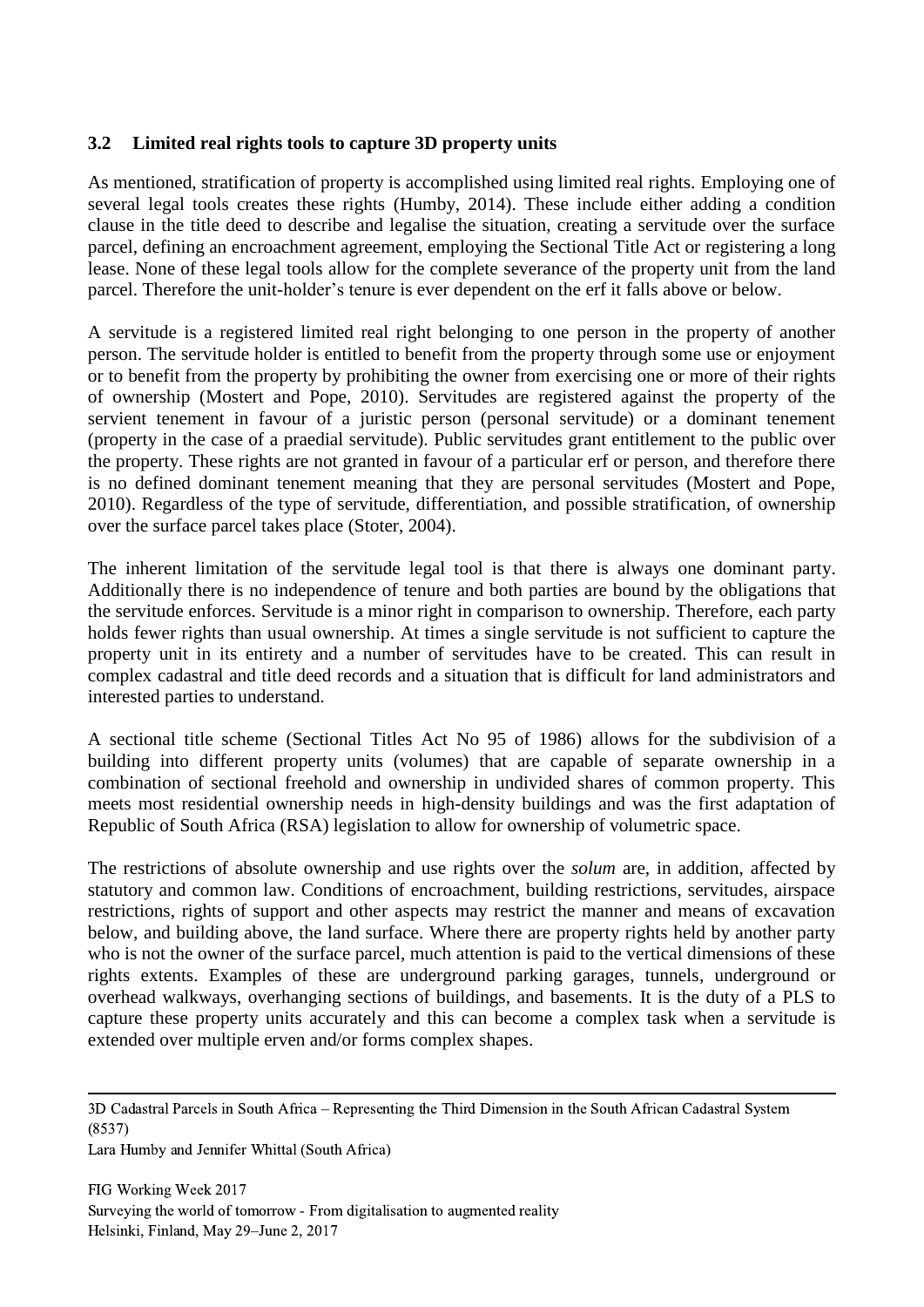The Survey Regulations (Land Survey Act 8 of 1997) define the minimum accuracies in fieldwork that must be achieved by the PLS and the procedure to be followed when registering diagrams. Regulation 21 deals with servitude diagrams. When registering a servitude or lease that is not situated at ground level, the elevation of that area must be represented in metres above mean sea level (as determined from named control points) and this should be reflected on the servitude or lease diagram (Simpson et al., 1973).

# **4 FIRST CASE STUDY OF MALAWI HOUSE, SIMON'S TOWN**

# **4.1 Case description**

Malawi House, 136 St George's Street, Simon's Town (see Figure 1) is a Sectional Title Scheme established in 2009 on Remainder Erf 992 Simon's Town.<sup>2</sup> The scheme itself is not complex and the sections, common property and exclusive use areas are clearly represented on the cross-section plans of each floor of the building. The balcony of this scheme, however, is encroaching over two erven, St. Georges Street and Erf 1019 Simon's Town.<sup>3</sup> These are road reserve and public area respectively (see Figure 2 and Figure 3 for clear representation of the encroaching area).



Figure 1: (Left) The street view of Malawi House, Simon's Town showing the encroaching balcony and pillars. Right: A side view of Malawi House, Simon's Town. (Photographs: L Humby 26/06/2014)

The current owners of Malawi House bought the property in a dilapidated state in 2000 with the intent to renovate. There was a damaged canopy structure that has now been replaced by the balcony. Originally, the owners applied for permission from the Municipal Council to construct the encroaching balcony in terms of Zoning Regulations that create air and underground rights over Council-owned land. A Council representative originally granted this permission. However, this representative was soon replaced and the permission was withdrawn, because the balcony would prevent the planned widening of St. Georges Street in the future. During that time, unfortunately, the balcony had been built and in January 2003 the Council requested that the balcony be demolished. The Malawi House owners decided to take the matter to court and in October 2003 a long and expensive legal battle ensued.

Lara Humby and Jennifer Whittal (South Africa)

<sup>1</sup>  $^{2}$  As per Sectional Title plans S.G. Diagram No. D844/2008.

<sup>3</sup> S.G. Diagram No. D 7490/57

<sup>3</sup>D Cadastral Parcels in South Africa – Representing the Third Dimension in the South African Cadastral System (8537)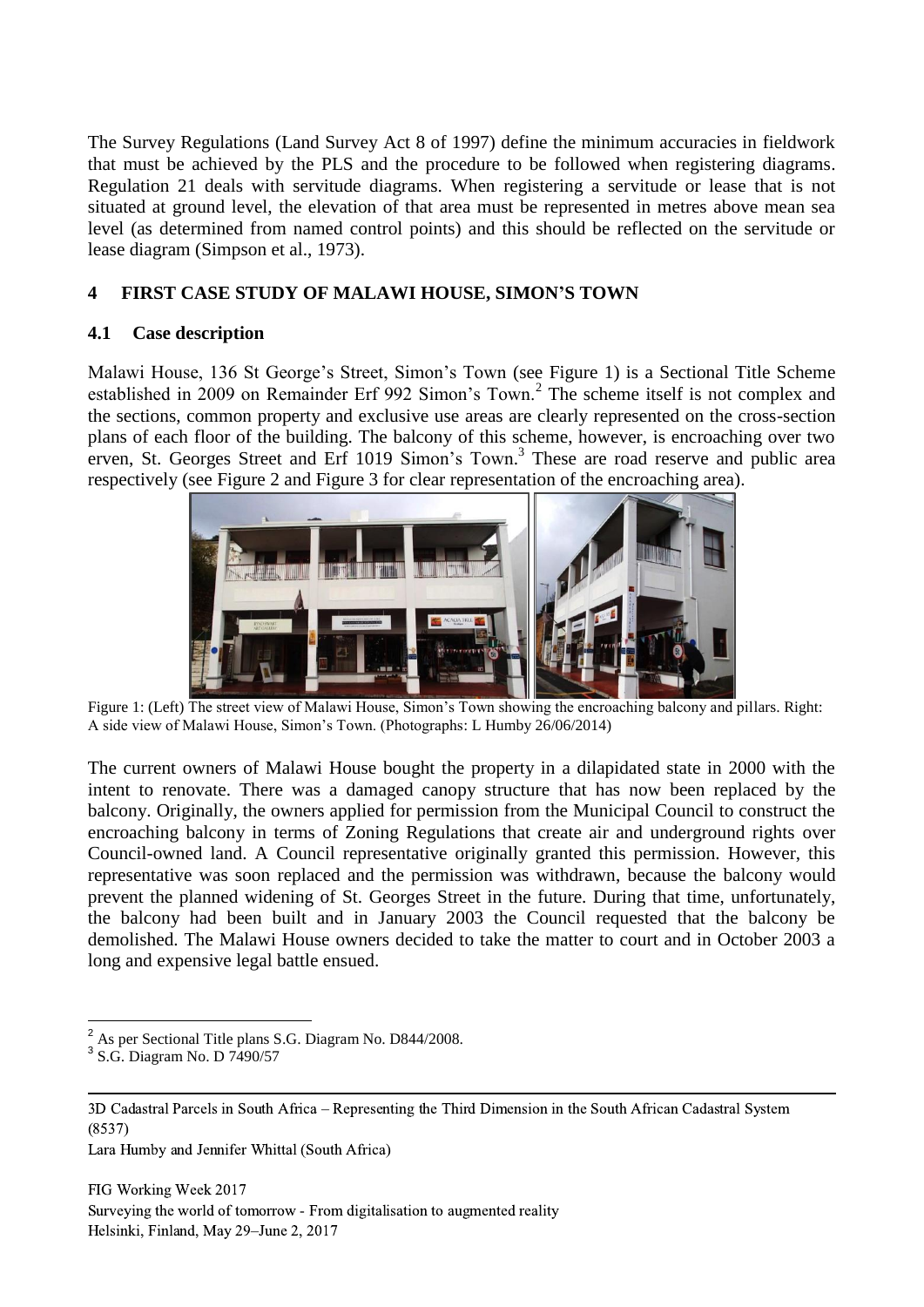

Figure 2: (Left) An aerial view of Malawi House showing the Remainder Erf 992 Simon's Town and balcony roof encroaching over Erf 1019 Simon's Town and into St George's Street. (Image: City of Cape Town: City Map Viewer)

Figure 3: (Right) Extract from S.G. No. D 844/2008 Sheet 2 of 6 showing the encroaching balcony GHJDCB over St George's Street and Erf 1019, Simon's Town.

The case was finally put to rest in the High Court of South Africa in 2007 (Hawes & others v MEC, 2007). After three years and much private and state expense, the owners of Erf 992 Simon's Town were granted a Notarial Deed of Servitude of Encroachment<sup>4</sup> over the erf in perpetuity. The Erf 1019 Simon's Town is registered as the servient tenement and the Remainder Erf 992 Simon's Town is the dominant tenement.

The Notarial Deed<sup>5</sup> gives a summary of the final judgement and the conditions of the agreement, including the condition that the owners enter into an 'agreement of non-compensation' with the City of Cape Town. In other words, if road widening were to be found necessary, the owners would not be compensated for costs of demolishing the balcony. The public is given the "right of thoroughfare over the servitude area at the ground level at all times".<sup>6</sup>

#### **4.3 Issues inherent to the current solution**

If better 3D cadastral tools had been available, three possible issues could have been avoided, or their impact could have been reduced. Firstly, there was wastage of private and state resources in reaching a settlement. Secondly, this solution does not give the balcony owners full rights to that space. They are dependent on the servient tenement and the contractual obligations as set out in the Notarial Deed. Finally, although it can be argued that the balcony constructed provides shelter to the public and is therefore beneficial, this solution required the public to relinquish full ownership rights of the road and the road reserve. Therefore the public is now limited by reduced rights that fall servient to Erf 992 Simon's Town.

# **5 SECOND CASE STUDY OF THE STANDARD BANK BUILDING, ROGGEBAAI**

<u>.</u>

Lara Humby and Jennifer Whittal (South Africa)

<sup>4</sup> Title Deed No.: T292/10/1803

<sup>5</sup> T292/10/1803 (2010)

<sup>6</sup> T292/10/1803, 2007: 4

<sup>3</sup>D Cadastral Parcels in South Africa – Representing the Third Dimension in the South African Cadastral System (8537)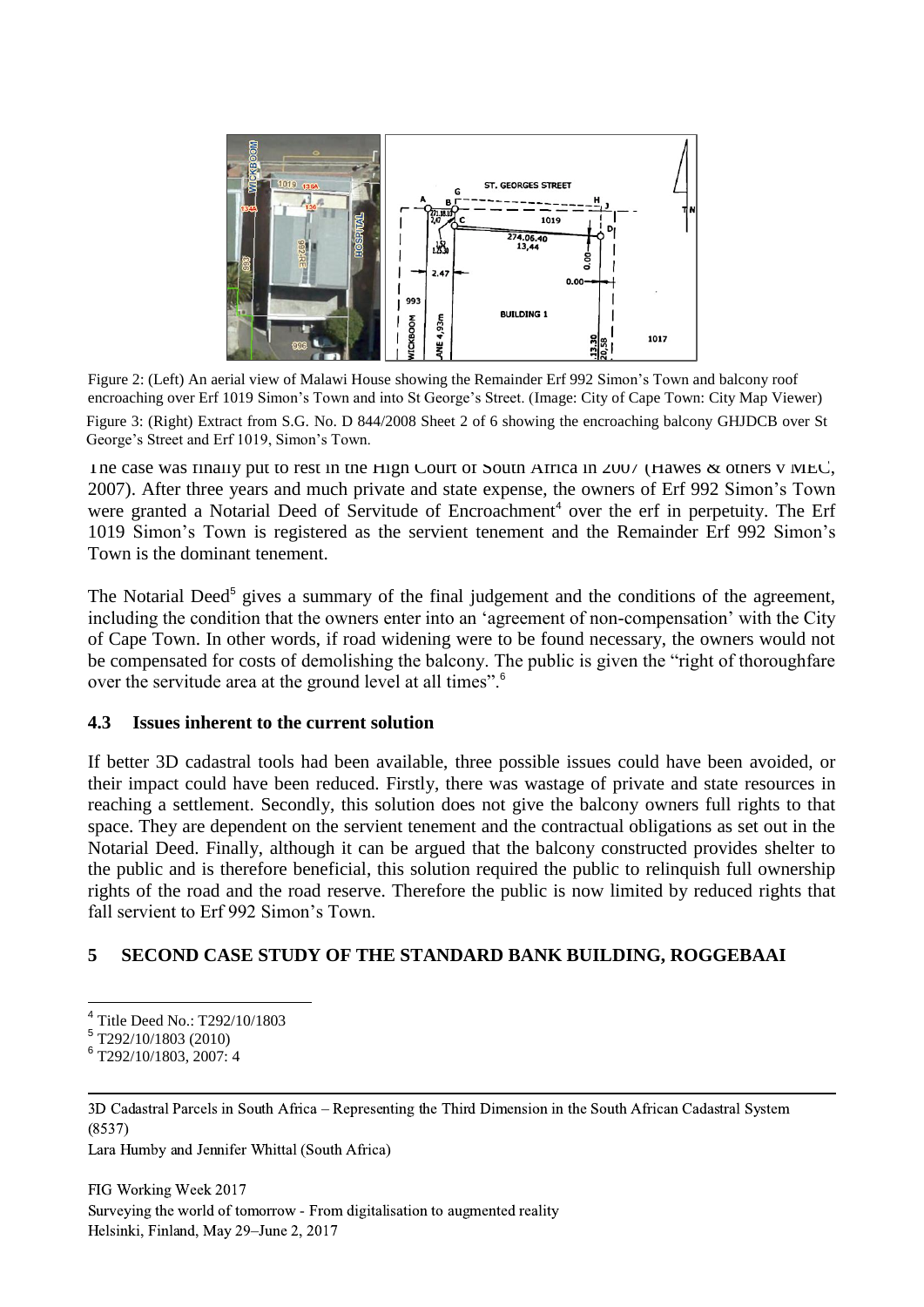#### **5.1 Case description**

The Standard Bank building (see Figure 4) is located on Hertzog Boulevard, Cape Town over three adjacent Erven: 144, 146 and 147 Roggebaai.<sup>7</sup> Figure 5 illustrates how the building relates to the property boundaries. A single legal person owns the erven and, therefore, the buildings. The landowner wishes to construct, in the future, an elevated parking garage with supporting columns between the two buildings on Erven 144 and 147 Roggebaai. The proposed structure would encroach over Remainder Erf 192 Roggebaai, which is Public Open Space (POS) and falls under Cape Town City Council (CTCC) jurisdiction.



Figure 4: The Standard Bank building on Hertzog Boulevard, Cape Town (Source: Google Earth 3D Warehouse Model)

# **5.2 Solutions put in place**

This case study is a fascinating example of a how the South African legal system registers an airspace property to reserve future building rights over that space, while the holders of this property unit do not own a physical construction or land associated with the property.

Once permission to encroach had been granted by the CTCC, the Professional Land Surveyor assigned to the job created four servitudes $\delta$  to encapsulate the required volume for the planned overhang and support columns (refer to Figure 6 below). The exact wording extracted from the S.G. Diagram No. 776/2014 creating the servitudes is as follows:

- *1. "The figure A, B, C, D, E, F, G, H represents a Building Rights Servitude Area and extends from a height of 21,70m to a height of 48,90m above mean sea level*
- *2. The line JD represents the north western boundary of a Support Solumn Servitude Area 0,50m wide and extends to a height of 21,70m above mean sea level*
- *3. The line DE represents the north eastern boundary of a Support Columns Servitude Area 1,05m wide and extends to a height of 21,70m above mean sea level*
- *4. The line EK represents the south eastern boundary of a Support Column Servitude Area 0,50m wide and extends to a height of 21,70m above mean sea level."*

Lara Humby and Jennifer Whittal (South Africa)

 7 S.G. Diagram. No. 8867/1952

<sup>&</sup>lt;sup>8</sup> S.G. Dgm. No. 776/2014

<sup>3</sup>D Cadastral Parcels in South Africa – Representing the Third Dimension in the South African Cadastral System (8537)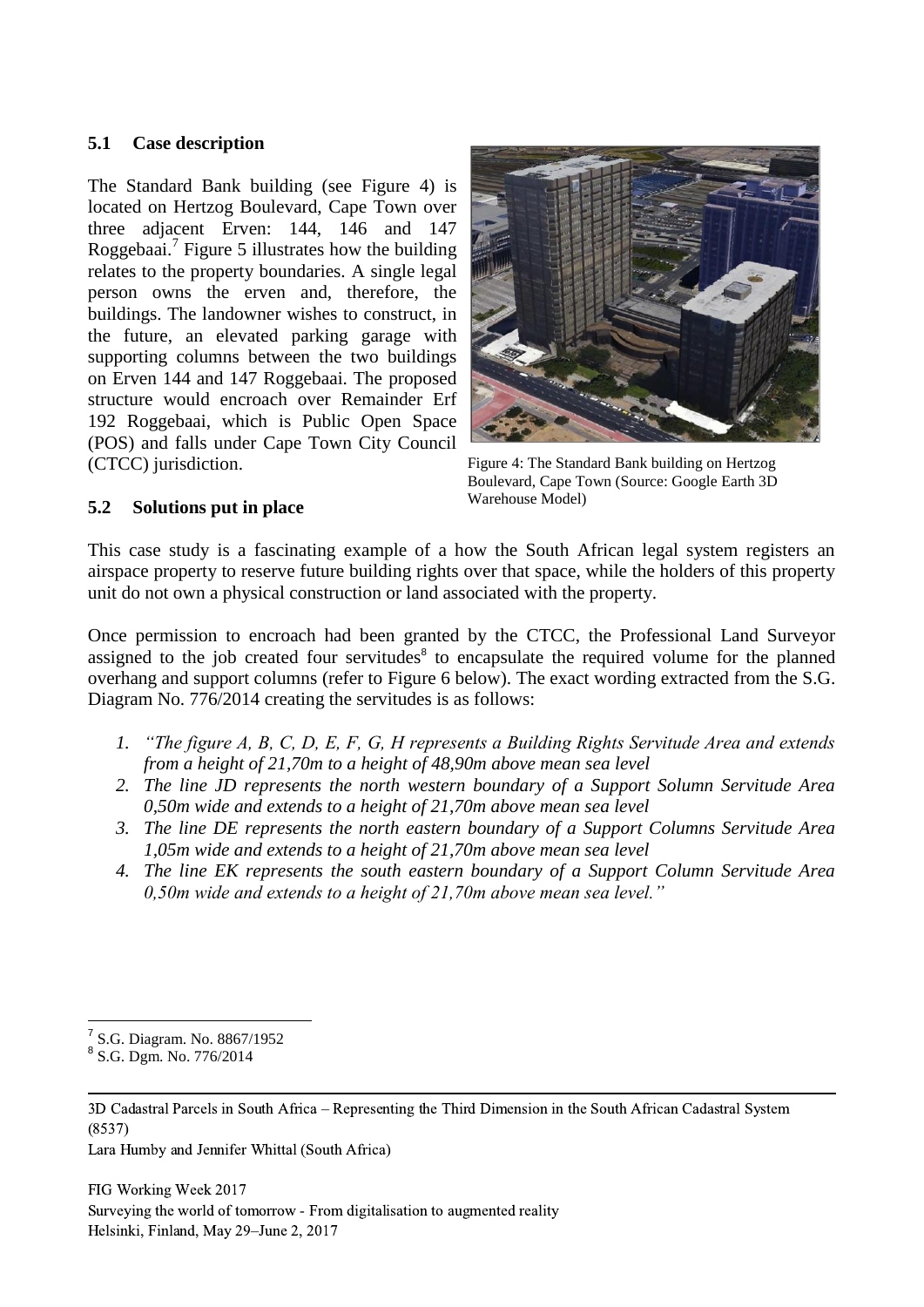

Figure 5: Left: a portion of S.G. No. 8867/1952 to illustrate the layout of the erven in relation to each other. Right: An aerial view of the Standard Bank building on Hertzog Boulevard (Source: Google Earth)

Firstly, a Building Rights Servitude Area (note this is a 2D description) was established over Remainder Erf 192 Roggebaai in favour of Erven 144, 146 and 147 Roggebaai using the corner beacons A, B, C, D, E, F, G, H. This area was then 'projected' into a volume that captures the necessary airspace property unit by stating on the servitude diagram that it "extends from a height of 21.70 m to a height of 48.90 m above mean sea level".<sup>9</sup> Similarly, further servitude areas along the lines JD, DE and EK, were created to include the support columns necessary to the future construction and these were extended in height up to 21.70m above mean sea level as required by Regulation 21 of the Land Survey Act 8 of 1997.

#### **5.3 Issues inherent to the current solution**

As in the case of Malawi House, the proposed overhang and support columns that will be associated with this property unit will encroach over public open space (POS), and the POS becomes the servient tenement. Once again, although the balcony will afford the public shelter, the ownership rights of the public over that land are reduced. The servitude is for airspace, but is not independent of the surface parcel and is inherently tied to the servient tenement, Remainder Erf 192 Roggebaai.

1

<sup>&</sup>lt;sup>9</sup> S.G. Dgm. No. 776/2014

<sup>3</sup>D Cadastral Parcels in South Africa – Representing the Third Dimension in the South African Cadastral System (8537)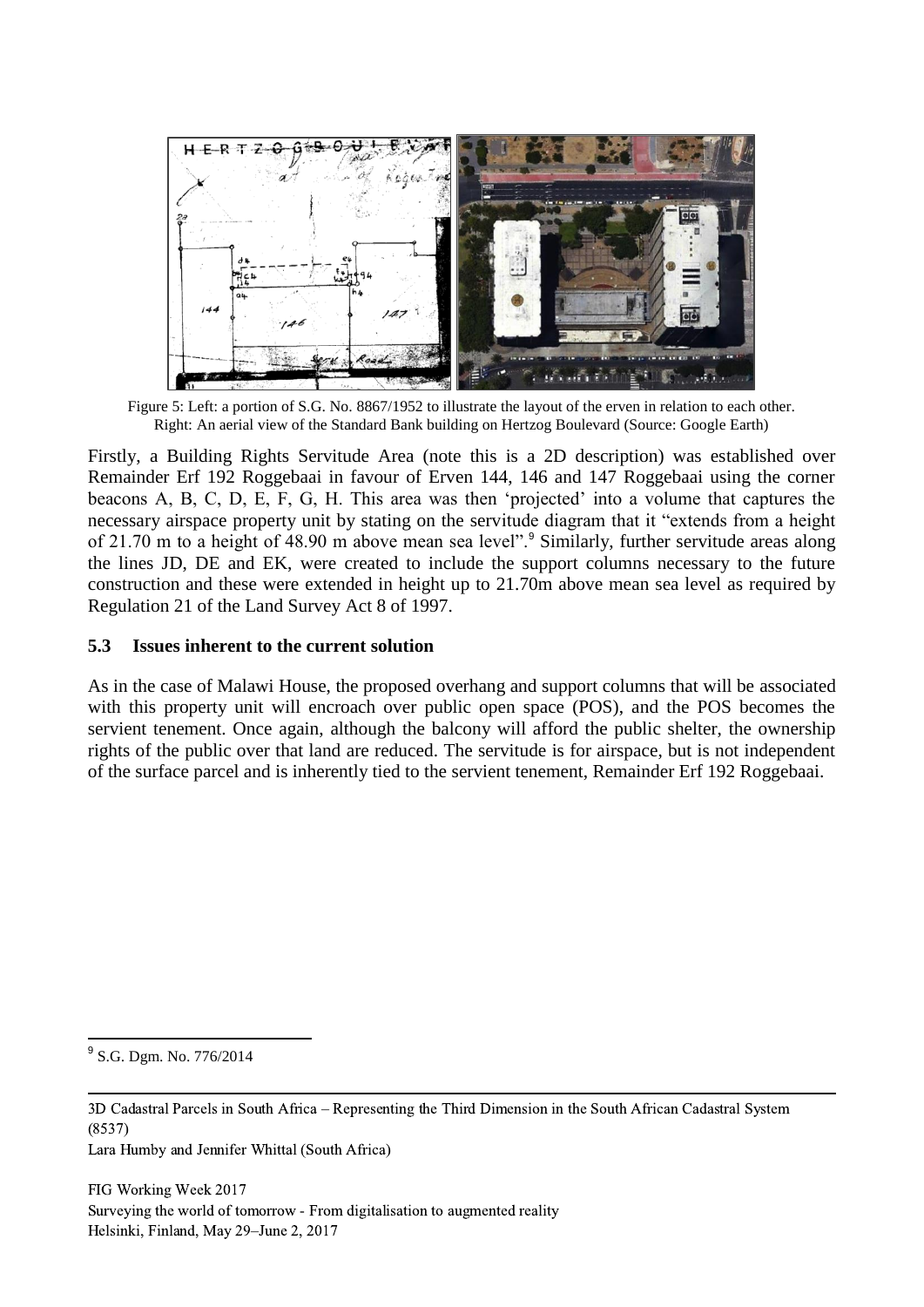

Figure 6: A portion of S.G. No. 776/2014 to illustrate the 2D representation of the servitude created.

The immediately obvious problem with the 2D representation of this building rights servitude is that the situation may be represented with greater clarity in 3D. This is especially true in this case because there is no physical construction to which the property unit can be related, and the unit is intangible. The dominant tenements hold rights over a significant volume of airspace and, if not recorded adequately, this may lead to a loss of intelligibility in the cadastral and LAS records.

#### **6 THE NEED FOR A SOUTH AFRICAN 3D CADASTRAL SOLUTION**

As societies change, so should the legal system and, when necessary, the concept of ownership. The legal system should suit the context in which it acts and also the functions that it must perform (Badenhorst et al., 2006). The objective of the cadastre is to reflect a complete, up-to-date record of real property rights in South Africa. It has been recognised, in South Africa and internationally, that growing urban populations are increasing the need for development space. This and the advancement in building technology and tools have resulted in higher building densities and multilevel, overlapping, ownership constructs. Table 1 lists the drivers for research, development and implementation of forms of 3D cadastres as identified from international research articles. The research has identified that all but one of these drivers are present in South Africa (see Table 1), showing that the country is aligned with global trends and drivers with respect to 3D cadastres. The need that is not common in South Africa is 'Apartments not supported'. In South Africa, apartments

Lara Humby and Jennifer Whittal (South Africa)

<sup>3</sup>D Cadastral Parcels in South Africa – Representing the Third Dimension in the South African Cadastral System (8537)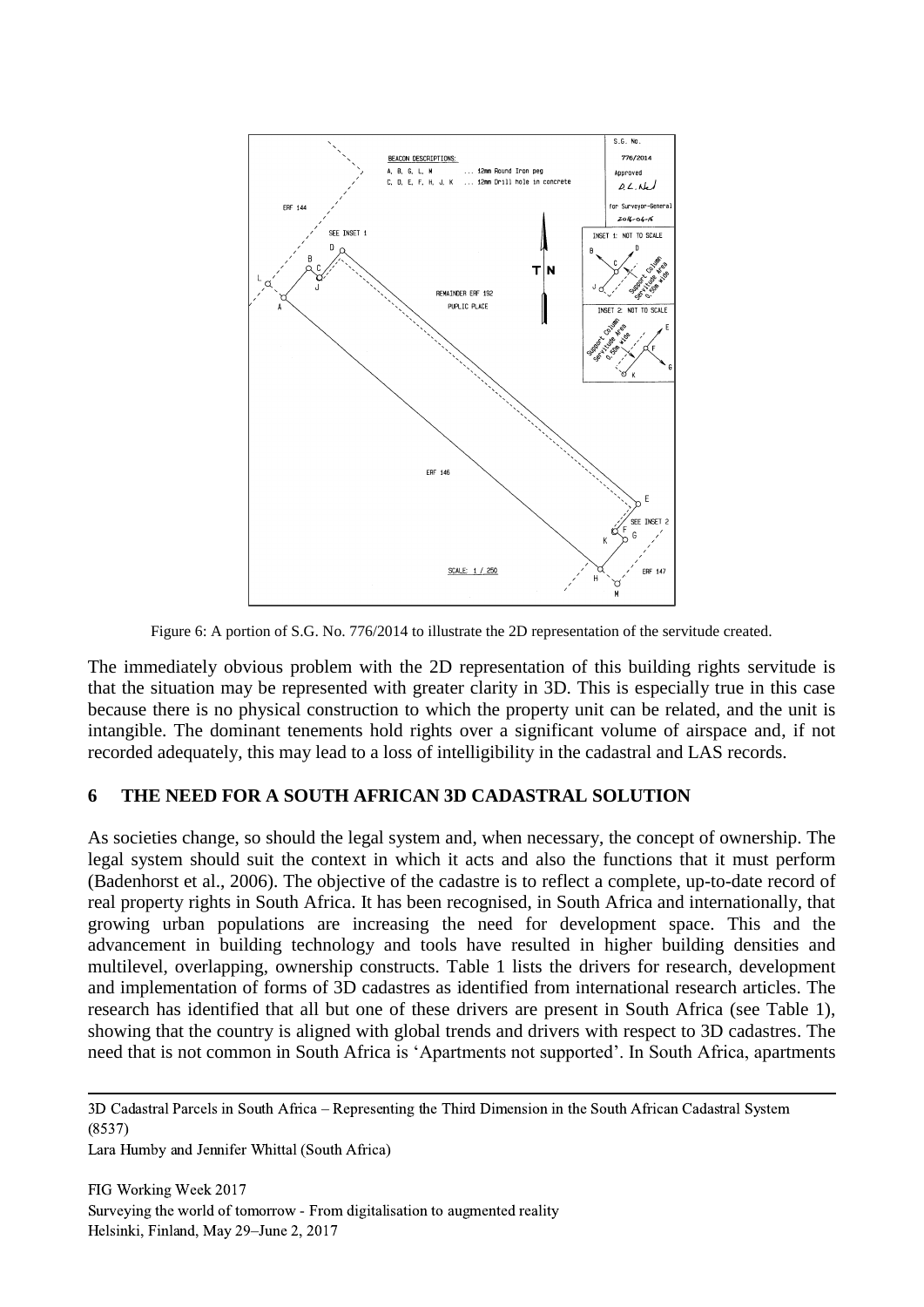are supported in the cadastre and the legal system by the Sectional Titles Act 95 of 1986, albeit that the rights are captured in two-dimensions.

The South African case studies discussed in this paper illustrate the shortcomings of the current legislation and regulations in adequately registering real property RRRs. Boundaries of RRRs are reflected in the form of 2D parcels. However, these RRRs are implied in 3D, defining a volumetric object rather than a 2D area. The RRRs volumes overlap and interlock with each other and with the surface parcels, forming volumetric property units similar to a 3D puzzle. Therefore, as the true 3D situation is simplified to be represented by the current 2D cadastre, valuable information is lost. Stoter puts the issue at hand as:

"a person who queries the cadastral register wants to obtain insight into the legal status of the situation. However since constructions are not registered as themes and since rights are mostly not explicitly related to physical objects in the real world, the accessibility of information on the legal status of 3D situations is poor" (2004: 43).

| <b>Internationally Identified Drivers towards 3D Cadastre:</b> | <b>South African</b><br><b>Drivers:</b> |
|----------------------------------------------------------------|-----------------------------------------|
| Urbanisation & the need for "high density" spaces              |                                         |
| New RRRs objects & interests in land                           |                                         |
| Horizontal division necessary                                  |                                         |
| Apartments not supported                                       |                                         |
| A single, transparent, up-to-date register                     |                                         |
| Interdepartmental access to consolidated records               |                                         |
| Unambiguous record of property object                          |                                         |
| Independent ownership from surface parcel                      |                                         |
| Lack of geometric representation                               |                                         |
| Security for mortgage                                          |                                         |
| Increase in value of property                                  |                                         |
| Stimulate built environment sectors                            |                                         |
| Improved building techniques = cheaper & easier to go vertical |                                         |
| Improved technology to capture 3D information                  |                                         |

Table 1: A Summary of the internationally identified drivers towards the implementation of a 3D cadastre.

Additionally, constructions are included as part of the 2D parcel inherently, by accession, and the nature of their ownership differentiated from the surface parcel in 3D space is lost in registration. This is likewise a simplification of reality and, although it is not problematic when there is only one owner of the parcel and building, problems arise when trying to register a construction or part thereof separately from the land it is built on, above or below. In South Africa, it is only possible to sell different parts of a building to different persons if that building has been sectionalised under the Sectional Titles Act 95 of 1986. The research indicates that the current legal tools available to register a property unit may not conclusively allow for the complete severing of the unit from the surface parcel. This is problematic, because only a completely independent unit holds a full bundle of RRRs and is as valuable as a surface parcel.

3D Cadastral Parcels in South Africa – Representing the Third Dimension in the South African Cadastral System (8537)

Lara Humby and Jennifer Whittal (South Africa)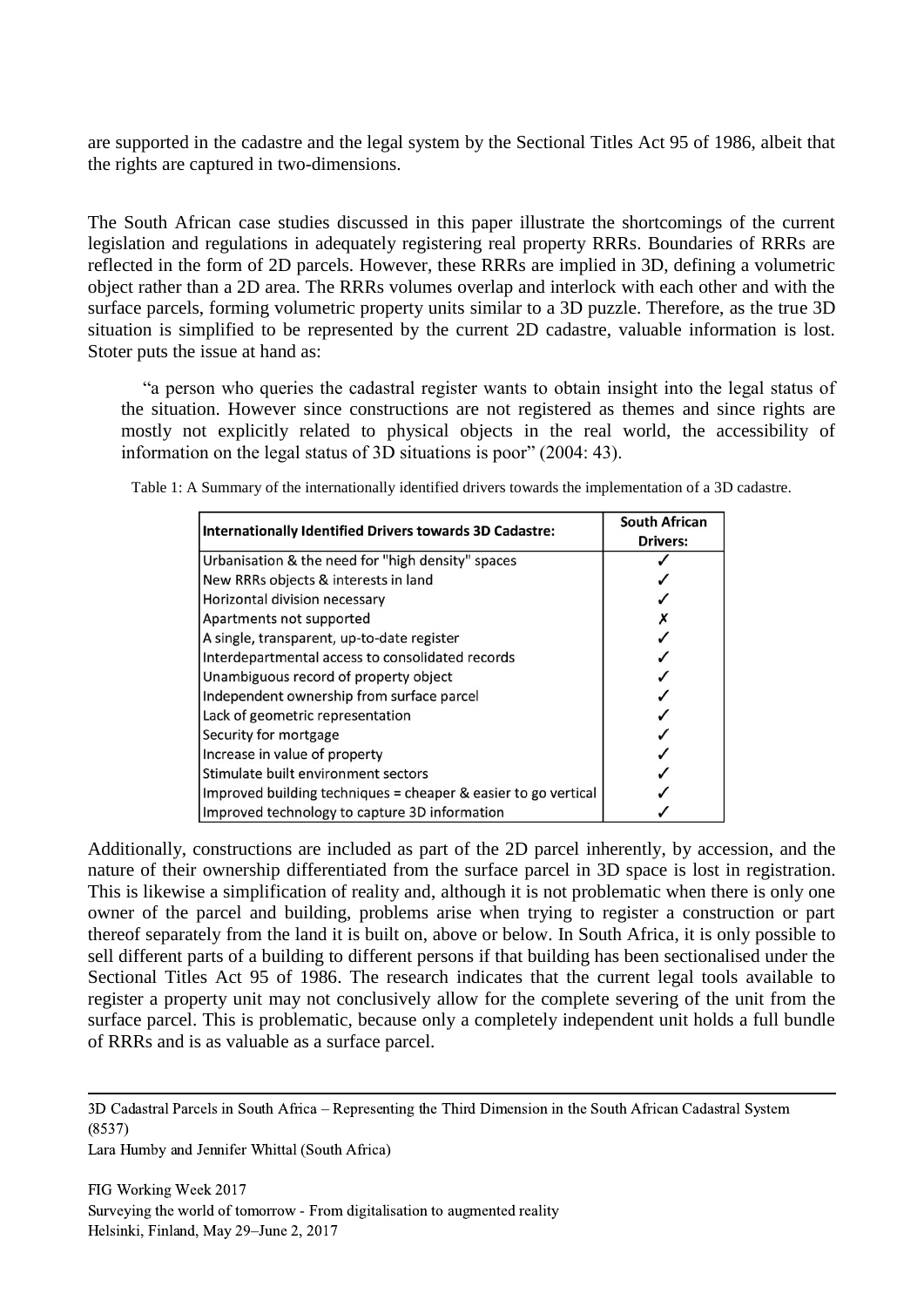This is illustrated in both the Malawi House and Standard Bank case studies, where none of the legal persons involved walked away with independent ownership rights of the property units. In the Malawi House case, ambiguity of the property record led to a drawn-out dispute and wasted resources. It is an important case study, because the related court judgement (Hawes & others v MEC, 2007) could influence future decisions where overlapping volumetric rights conflict, as well as informing statute law development. This is concerning, because the judgement ruled that the public surrender their full ownership rights over the surface parcel and retain only a servitude right of way. This is a minor right in comparison with ownership and therefore, should not be the advised way forward for solving overlapping 3D property situations.

The Standard Bank case study used a number of servitudes to encapsulate the volume needed for a future building right. This was an adequate approach, however, the airspace unit is difficult to visualize and this is likely to reduce the interpretability of the records.

The authors are also aware of other South African cases (Humby, 2014) in which *no* legal tool has been used to define the construction, and they are not registered in a deed or represented a diagram and can only be assumed to form part of the surface parcel's ownership column. This is problematic, because it creates a legal grey area in which a construction does not have a defined owner and responsibility has not been assigned. This can lead to unnecessary conflict. The solutions available to register 3D RRR spaces in a variety of cases all exhibit fundamental issues and limitations (Humby, 2014).

For complex 3D structures, the current South African land tenure record reflects, as illustrated, inaccessible, misleading or erroneous data because of the lack of a unified centralised cadastre. The case studies show that using the currently available legal tools, South Africa may be unable to comprehensively record RRRs in 3D. The current parcel-based cadastre is not attaining all the objectives it is required to fulfil (Karki et al., 2010); the country is falling short of its objectives and some of the globally recognised principles of good governance.

# **7 CONCLUSION**

It has been shown that the South African cadastre is limited with regards to registering 3D RRRs and the overlapping and interlocking 3D property units are difficult to translate into a 2D cadastre while retaining clarity in the records created. Therefore, the register is not succeeding in its objectives of producing an accessible, transparent and precise public record that protects the RRRs in property. The cadastre serves as an important source of evidence of the location and extent of proprietary units and therefore, must be comprehensive in its record-keeping. A lack of clarity in real property rights leads to the possibility of erroneous and inaccurate records that may result in disputes that cost time and money. To avoid conflict situations, the cadastre, and its foundational legislation, should be adapted to wholly capture property rights and perform its purposes adequately in the context of the changing property needs in South Africa.

<sup>3</sup>D Cadastral Parcels in South Africa – Representing the Third Dimension in the South African Cadastral System (8537)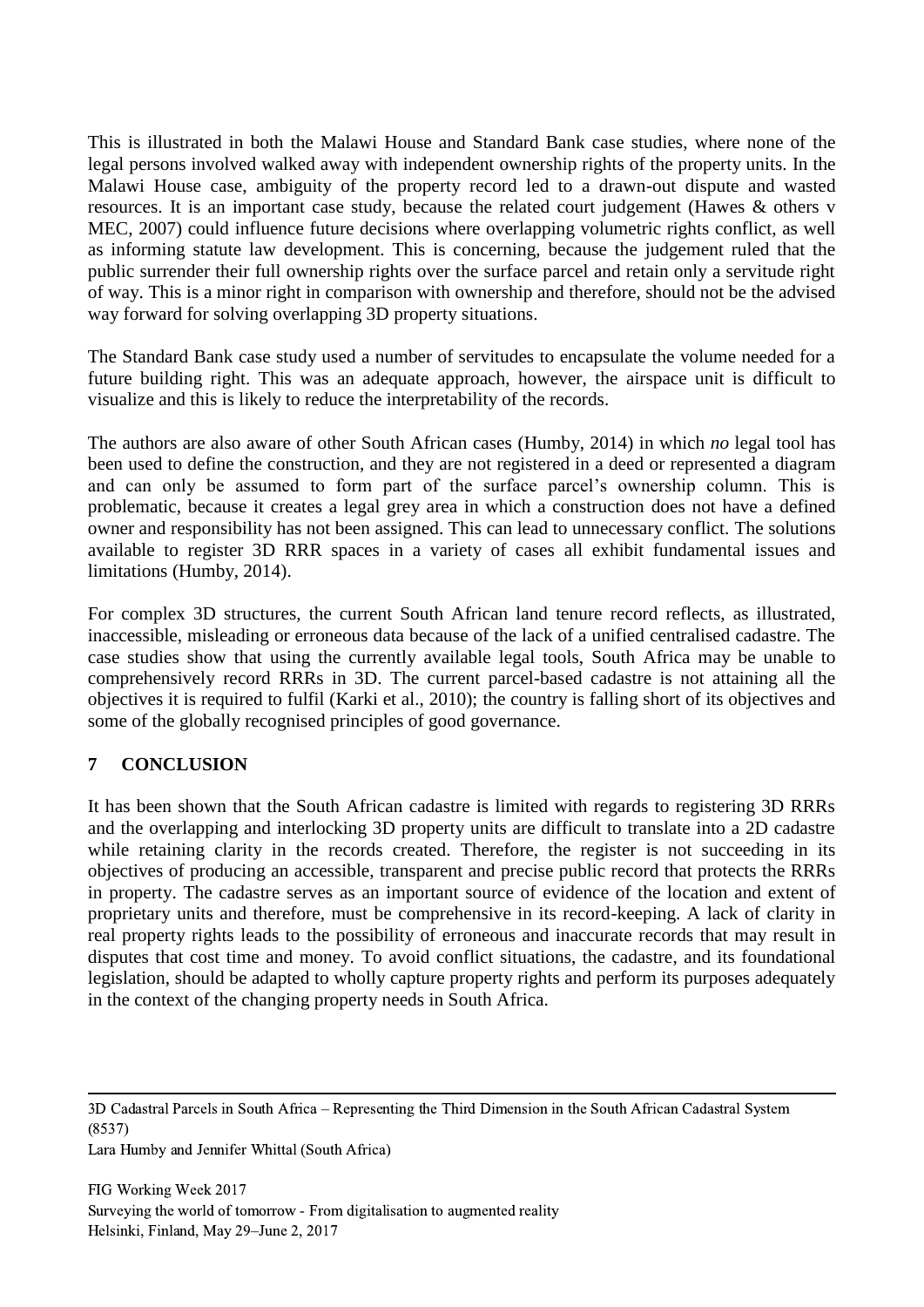Following this publication, a second paper will be written that explores how current legislation and practice could be amended to accommodate a 3D cadastral product. The manner in which the 3D cadastral model could be implemented and used is discussed in a further paper, looking specifically at the possible representation of a 3D model in the cadastre. This will include investigation and analysis of the impact on both built environment professionals and users of the cadastral system. It will also investigate the necessary capacity development.

#### **REFERENCES**

- Aien, A., Kalantari, M., Rajabifard, A., Williamson, I.P. & Shojaei, D. (2012). Developing and Testing a 3D Cadastral Model: A Case Study in Australia. XXII ISPRS Congress. Melbourne, Australia. 25 August – 1 September 2012.
- Astrand, L. (2008). Experiences of 3D Cadastres in Are, Sweden: Implementing a New Tool for the Property Market. Integrating Generations. FIG Working Week 2008. Stockholm, Sweden 14-19 June 2008
- Badenhorst, Pienaar & Mostert. (2006). Silberberg and Schoeman's The Law of Property 5th Edition. South Africa: LexisNexis.
- Benhamu, M. (2006). A GIS-Related Multi Layers 3D Cadastre in Israel. In Shaping the Change. XXIII FIG Congress. Munich, Germany, 8-13 October 2006
- Benhamu, M. & Doytsher, Y. (2002). Toward a Spatial 3D Cadastre in Israel. In Computer, Environment and Urban Systems, Vol. 27: 359-374. 2003.
- Bennett, R., Rajabifard, A., Kalantair, M., Wallace, J. & Williamson, I. (2010). Cadastral Futures: Building a New Vision for the Nature and Role of Cadastres. In Facing the Challenges – Building the Capacity, FIG Congress 2010. Sydney, Australia, 11-16 April 2010.
- De Smidt, T. (1955). Random Notes on Land Survey Practice and Procedure in the Republic of South Africa: Revised Edition 1992. Pretoria: Chief Surveyor General.
- El-Mekawy, M., Paasch, J. & Paulsson, J. (2014). Integration of 3D Cadastre , 3D Property Formation and BIM in Sweden. In 4th FIG International Workshop on 3D Cadastres, Dubai, United Arab Emirates, 9-11 November 2014.
- Eriksson, G. & Jansson, L. (2010) Strata Title are Introduced in Sweden. In Facing the Challenges Building the Capacity, FIG Congress 2010. Sydney, Australia, 11-16 April 2010.
- European Faculty of Land Use and Development. International Symposium, Hagen, H. & Keleş, R. (eds.) (2004). Des anciens et des nouveaux droits fonciers dans leur contexte culturel. Germany: Peter Land Publishers.
- Felus, Y., Barzani, S., Caine, A., Blumkine, N. & van Oosterom, P. (2014). Steps towards 3D Cadastre and ISO 19152 (LADM) in Israel. In 4th FIG International Workshop on 3D Cadastres, Dubai, United Arab Emirates, 9-11 November 2014.
- Henssen, J. (1995). Cadastre and it's Legal Aspects. In From Research to Application through Cooperation of the Joint European Conference and Exhibition on Geographical Information in The Hague, The Netherlands, March 1995.
- Hull, S. & Whittal, J. (2013). Good E-Governance and Cadastral Innovation: In Pursuit of a Definition of E-Cadastral Systems. In South African Journal of Geomatics, Vol.2(4): 342-357). August 2013

<sup>3</sup>D Cadastral Parcels in South Africa – Representing the Third Dimension in the South African Cadastral System (8537)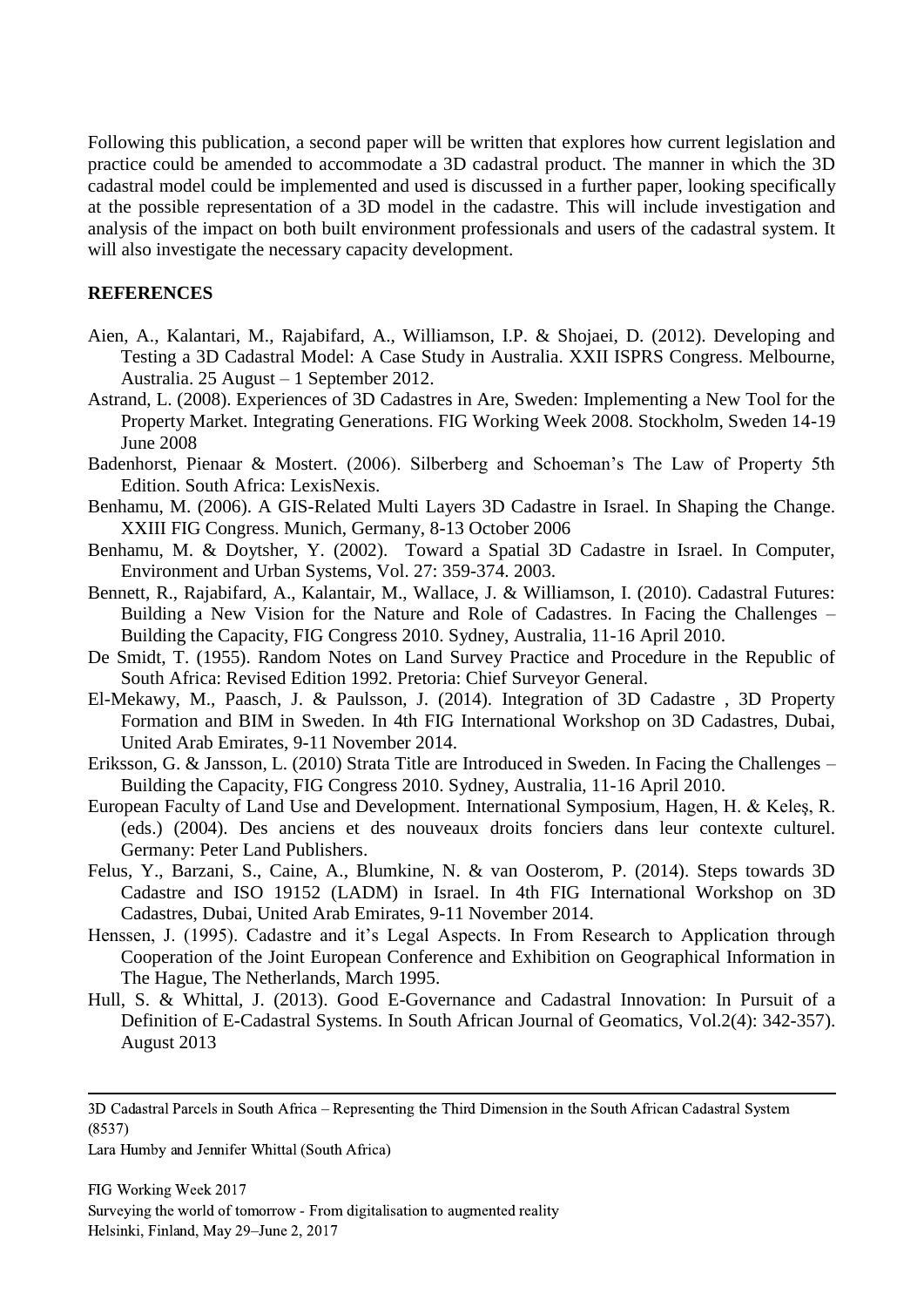- Humby, L (2014) 3D Cadastral parcels in South Africa: Representing the Third Dimension in the South African Cadastral System, Unpublished BSc Geomatics Research Project, University of Cape Town
- Jaljolie, R., Oosterom, P. & Van Dalyot, S. (2016). Systematic Analysis of Functionalities for the Israeli 3D Cadastre. 5th International FIG 3D Cadastre Workshop, Athens, Greece, 18-20 October 2016.
- Jones, B. & Land, N. (2012). Cadastre 2.0 A Technology Vision for the Cadastre of the Future. In Knowing to Manage the Territory, Protect the Environment, Evaluate the Cultural Heritage. FIG Working Week 2012. Rome, Italy, 6-10 May 2012.
- Karki, S., McDougall, K. & Thompson, R. (2010). An Overview of 3D Cadastre from a Physical Land Parcel and a Legal Property Object Perspective. In Facing the Challenges – Building the Capacity. FIG Congress 2010. Sydney, Australia. 11-16 April 2010
- Karki, S. (2013). 3D Cadastre Implementation Issues in Australia. University of Southern Queensland.
- Lemmen, C., Bennett, R. M., Mclaren, R., & Enemark, S. (2015). A New Era in Land Administration Emerges: Securing Land Rights for the World is Feasible. In GIM International, January 2015: 22-25.
- Mostert, H. (2012) Mineral Law: Principles and policies in perspective, Juta and Co. Ltd., Cape Town.
- Mostert, H. and Pope, A. (eds) (2010). The Principles of the Law of Property in South Africa, Oxford University Press, Cape Town.
- Onsrud, H. (2003). Making Cadastre Law for 3D Properties in Norway. In Computer, Environment and Urban Systems, Vol. 27(2): 375-382
- Palmer, D., Fricska, S., Wehrmann, B., (2009). Towards Improved Land Governance. Land Tenure Working Paper 11, in collaboration with Augustinus, C., Munro-Faure, P., Torhonen, M. and A. Arial. Available at http://www.fao.org/3/a-ak999e.pdf [Last accessed at 23 July 2015].
- Pouliot, J., Roy, T., Fouquet-Asselin, G. & Desgroseilliers, J. (2010). 3D Cadastre in the Province of Quebec: A First Experiment for the Construction of a Volumetric Representation. 5th International 3D GeoInfo Conference. Berlin, Germany. 3-4 November 2010.
- Riba, M. (2010), Cadastral template 2.0: South Africa, Centre for SDIs and Land administration, Department of Infrastructure Engineering of the University of Melbourne. Online accessible, last accessed 21/09/2016,
	- http://www.cadastraltemplate.org/cadastraltemplate/south%20africa.php.
- Rieken, J. & Seifert, M. (2012). Challenges for the Multipurpose Cadastre. In Knowing to Manage Territory, Protect the Environment, Evaluate Cultural Heritage. FIG Working Week 2012. Rome, Italy. 6-10 May 2012.
- Shoshani, U., Benhamu, M., Goshen, E., Denekamp, S. & Bar, R. (2005). A Multi Layers Cadastre in Israel: A Research and Development Project Recommendations. In From Pharaohs to Geoinformatics. FIG Working Week 2005 & GSDI-8. Cairo, Egypt, 16-21 April, 2005
- Simpson, K.W. & Sweeney, G.M.J. (1973). The Land Surveyor and the Law. University of Natal Press: Pietermaritzburg, South Africa
- Stoter, J. (2004). 3D Cadastre. Netherlands Geodetic Commission Publications on Geodesy: Delft, The Netherlands
- Stoter, J. & van Oosterom, P. (2003). Cadastral Registration of Real Estate Objects in Three Dimension. In URISA Journal, Vol. 15(2): 47-56.

<sup>3</sup>D Cadastral Parcels in South Africa – Representing the Third Dimension in the South African Cadastral System (8537)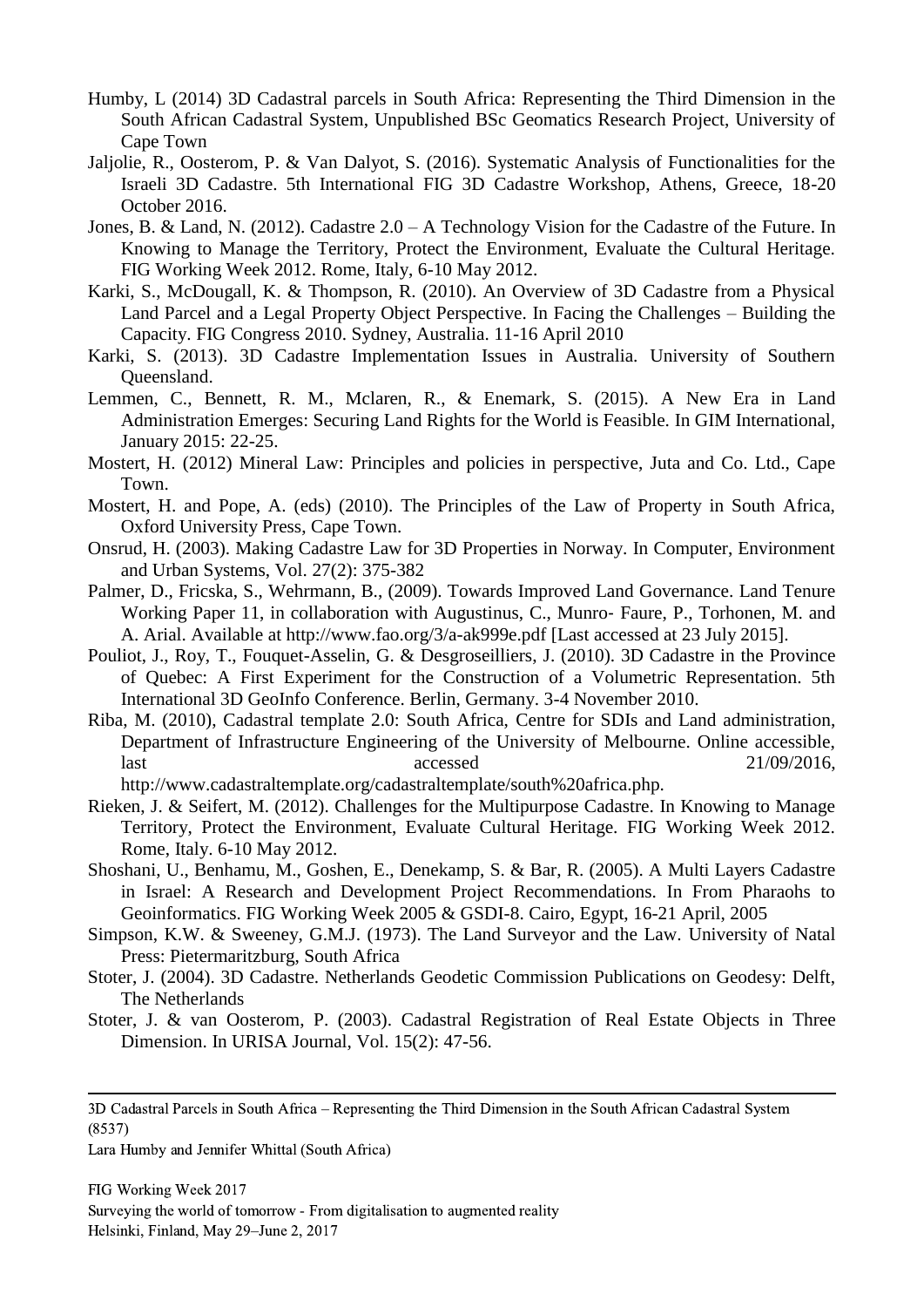- Stoter, J., Ploeger, H. & van Oosterom, P. (2013). 3D cadastre in the Netherlands: Developments and international applicability. In Computer, Environment and Urban Systems, Vol. 40(2013): 56-67.
- Stoter, J., van Oosterom, P., Ploeger, H.D. & Aalders, H.J.G.L. (2004). Conceptual 3D Cadastral Model Applied in Several Countries. In Appropriate Technologies for Good Land Administration. FIG Working Week 2004. Athens, Greece. 22-27 May 2004.
- Valstad, T. (2003). The Oslo Method A Practical Approach to Register 3D Properties. FIG Working Week 2003. Paris, France. 13-17 April 2003
- Valstad, T. (2006). Developments of the 3D Cadastre in Norway. In Shaping the Change. XXIII FIG Congress. Munich, Germany, 8-13 October, 2006
- Wakker, W.J., van der Molen, P. & Lemmen, C. (2003). Land Registration and Cadastre in the Netherlands, and the Role of Cadastral Boundaries: The application of GPS technology in the survey of cadastral boundaries. In Journal of Geospatial Engineering, Vol.5(1): 3-7.
- Whittal, J, (2014) A New Conceptual Model for the Continuum of Land Rights, In South African Journal of Geomatics, Vol. 3(1), 13-32
- Williamson, I., Enemark, S., Wallace , J. & Rajabifard, A. (2010). Land Administration for Sustainable Development. Redlands, CA: ESRI Press Academic

# **LEGISLATION, ORDINANCES, ZONING SCHEMES**

City of Cape Town Zoning Scheme Regulations: A Component of the Policy Driven Land Use Management System (Ammended in 2012)

Deeds Registries Act 47 of 1937

Deed Registries Amendment Act 34 of 2013

Land Survey Act 8 of 1997

Land Survey Act Regulations (1997). (Regulations Promulgated in terms of Section 10 of the Land Survey Act 8 of 1997).

Sectional Titles Act 95 of 1986

Sectional Titles Amendment Act 33 of 2013

#### **CASES**

Hawes & others v MEC, Department of Transport & Public Works, Western Cape & another. Case No. 4713 / 04; 4847 / 05. Judgement Date: 28/08/2007. [2007] JOL 20652 (C).

#### **BIOGRAPHY LARA HUMBY**

Lara Humby was born in 1986. She graduated with a B.Sc. (Geomatics) specialising in land surveying from the University of Cape Town in 2014. The initial project work on 3D cadastral representation was conducted by her for her final year research project. She now works for the Department of Rural Development and Land Reform, but currently is seconded to various professional practices to complete her articles period in order to register as a Professional Land Surveyor. She is also a master's student in Geomatics at the University of Cape Town in order to take this research further. She is supervised by the second author.

**Contact:** Tel: +27 74 917 0030 email: lara.humby@gmail.com

<sup>3</sup>D Cadastral Parcels in South Africa – Representing the Third Dimension in the South African Cadastral System (8537)